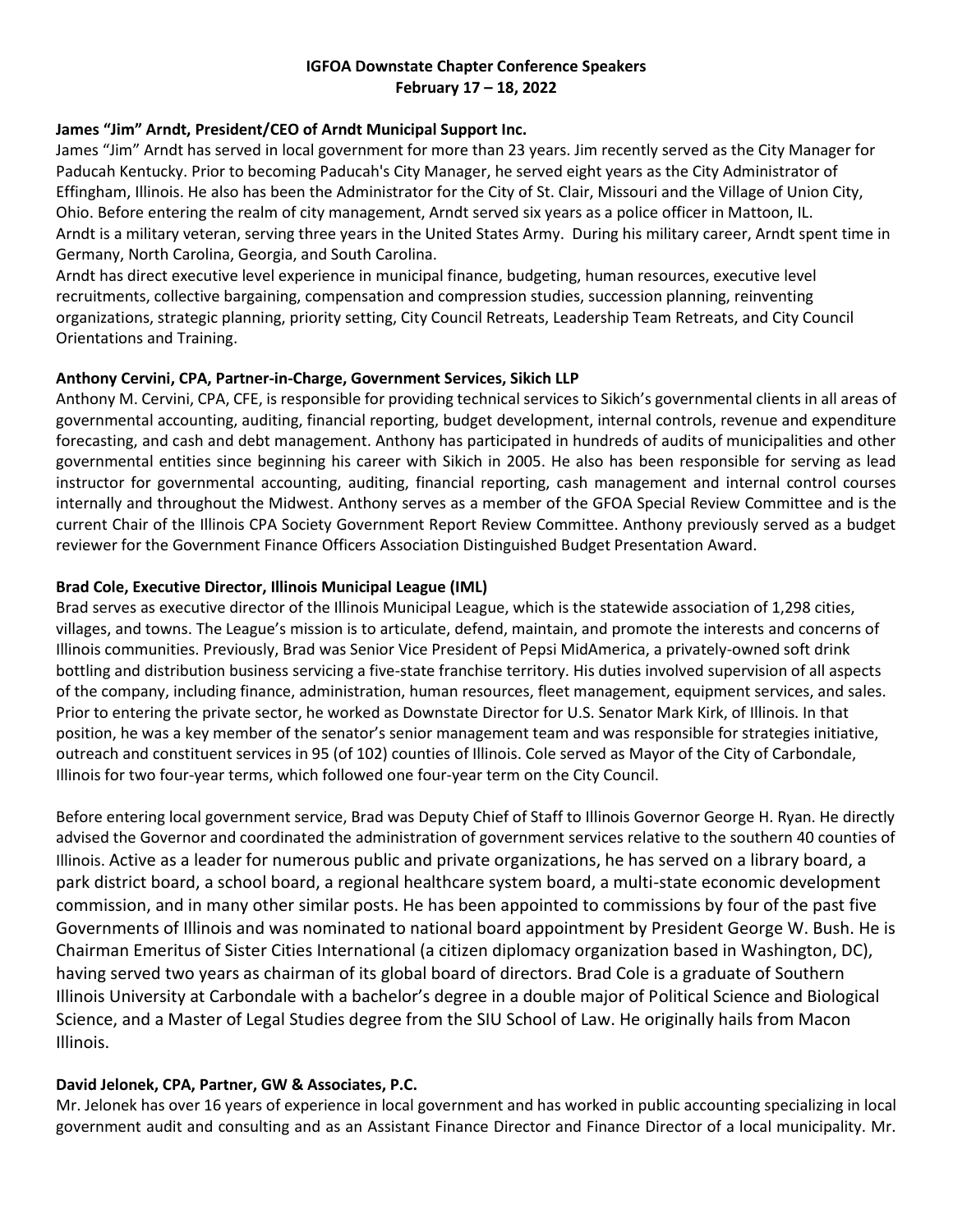Jelonek also hosted the IGFOA's podcast series, "Why Government Finance?", where he interviewed many finance professionals across the state. He also serves on the Illinois CPA Society's Government Report Review Committee.

## **William D. McCarty II, Director of the Office of Budget and Management, City of Springfield***,* **President - Executive Board - IGFOA Chair - IGFOA Legislative Committee**

William D McCarty II became Director of Budget and Management (OBM) on May 2, 2011. As Director of OBM, Director McCarty is responsible for overseeing tax administration, accounting, accounts payable, budgeting, payroll, purchasing, and citywide fleet maintenance services. From October 2007 through May 2011, Bill was Chief Financial Officer, Bureau of Property Management for the State of Illinois Central Management Services (CMS). Other State service includes federal finance manager for CMS and lead Medicaid analyst for the Governor's Office of Management and Budget.

From April 2005 through April 2009, he served as Village President of Williamsville, Illinois and prior to that spent three years as Village Trustee in Williamsville. He received a bachelor's degree in finance from the University of Notre Dame and holds a master's degree in public administration from the University of Illinois – Springfield.

Currently, Bill is President of the Illinois Government Finance Officers Association Executive Board and is Chair of the IGFOA Legislative Committee. He is also a member of the Illinois Municipal League (IML) Legislative Committee, a member of IML's Personnel and Pensions Policy Committee and is Chair of the National Association of Fleet Administrators (NAFA) U.S. Government Affairs Committee.

## **Kimberly Richardson, Assistant City Manager, City of Peoria**

In January 2022, Kimberly Richardson became the Assistant City Manager for the City of Peoria. Prior to this position, Kimberly served as Deputy City Manager for the City of Evanston. In her role as Deputy City Manager, she oversaw the Fire Department, Health and Human Services Department, Parks, and Recreation Department, and the Finance and Economic Development Division within the City Manager's Office. In addition, she led a number of internal and external racial equity-focused efforts of the City.

Kimberly has spent nearly 20 years in municipal government. Prior to joining Evanston in 2016 as the Assistant to the City Manager, she served as the Assistant to the Village Manager in Flossmoor, IL for ten years, and holds both a bachelor's degree and a master's degree in Public Administration from Northern Illinois University.

Kimberly is currently a board member of the Illinois City/County Management Association (ILCMA) and League of Women in Government, and an active member of the International City/County Management Association's (ICMA) and National Forum for Black Public Administrators (NFBPA).

#### **Shelly Scinto, Of Counsel, Ice Miller LLP**

Shelly Scinto is Of Counsel in Ice Miller's Municipal Finance Group. Shelly has served as bond counsel in public finance transactions for municipal issuers in Illinois, including counties, cities, villages, community college districts, school districts, park districts, and various other entities. Shelly drafts and reviews bond documents, purchase contracts, official statements, offering circulars, tax certificates, ordinances, resolutions and closing certificates. In addition, Shelly works with clients to confirm and ensure compliance with federal securities and tax law, as well as other contractual, federal, and state law requirements associated with municipal financings. Shelly was an attorney in the municipal finance group at Chapman and Cutler LLP from 1998 to 2015 and has served as lead counsel during her career on more than 350 underwritten and privately placed municipal bond transactions throughout the State of Illinois with respect to municipal financings.

#### **Robert P. Vail, Senior Vice President/Managing Director of Public Finance, Bernardi Securities, Inc.**

Bob joined the firm in 1998 and manages the Public Finance office in Chicago. Bob is responsible for structuring general obligation, revenue backed, and special tax allocation bond issues for client's in both capped and non-tax capped counties. Bob has worked on 525 Illinois negotiated municipal bond transactions with a total par amount of approximately \$2.195 billion since 1998. Bob has helped numerous municipalities, counties, school districts, and park districts throughout Illinois find immediate and future financing, refinancing and debt restructuring solutions. He has extensive knowledge in advanced and current refunding bond issues, alternate revenue source bonds, enterprise system